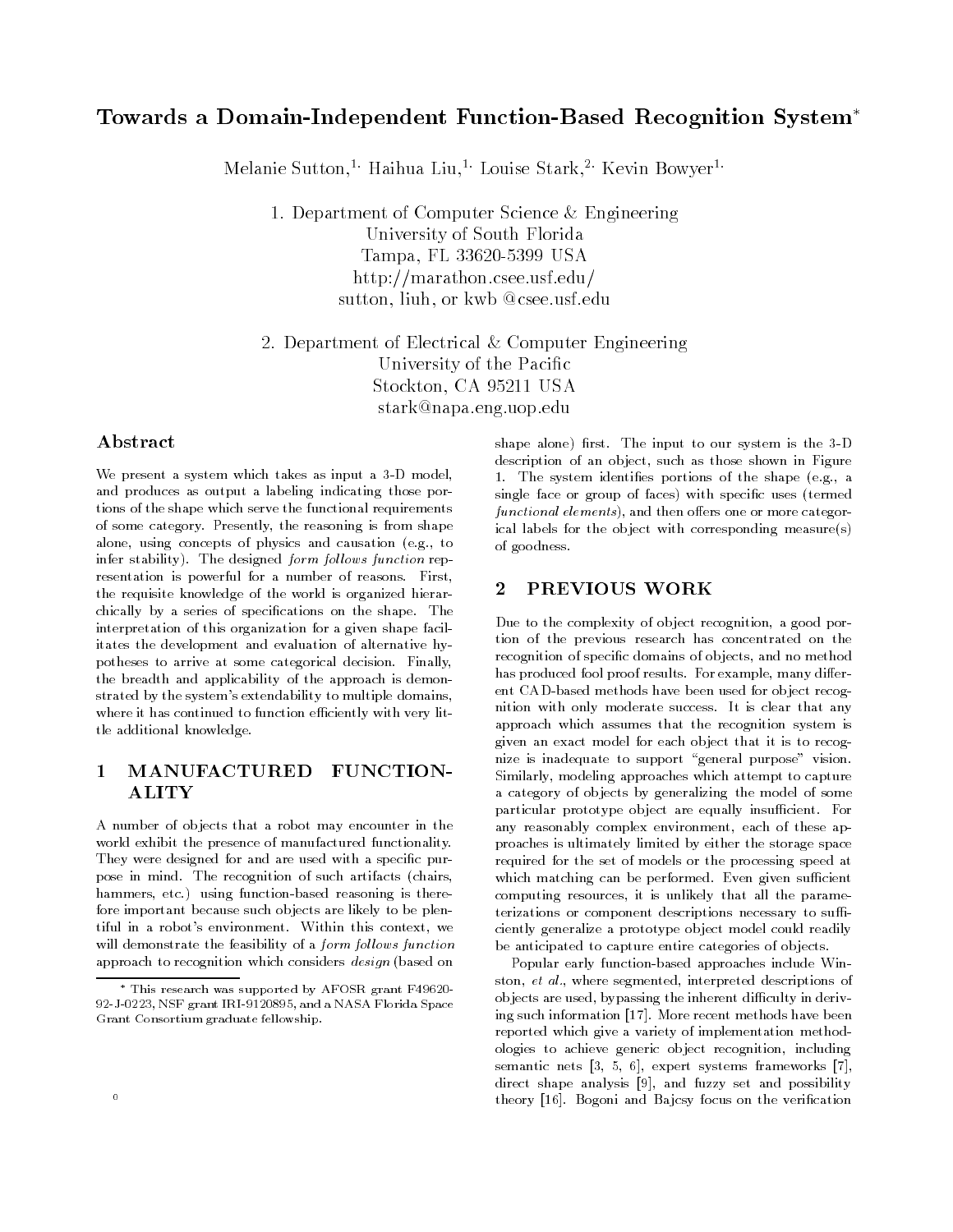

Figure - Shapebased distinctions across categories al low recognition (in terms of *categorization*) and labeling of important functional elements of the shape

and recovery of the material properties of an object, using exploration techniques such as piercing [1]. Brand describes a system using causal and functional analysis to interactively build a model of relationships between parts in a scene [4]. Hodges has developed the EDI-SON system which uses computational models that can solve problems and reason creatively about mechanical devices in the issue of functional control to the issue of functional control to the issue of functional control to the issue of functional control to the internal control to the internal control to the internal control to ity in the context of object recognition at the functional part level for the category hammers [10]. Stansfield incorporates a feature-based approach, where objects are matched to prototypical exemplars Stark et al- ex plore function-based recognition of objects using partially incomplete -D shape descriptions extracted from LRF images [14].

The input formats including D and -D data and

constraints on input orientations presented to the recogni tion processing vary considerably among these methods The GRUFF system (Generic Recognition Using Form and Function) is implemented to evaluate a "static"  $un$ interpreted rigid -D shape and the input orientations of the object are not restricted. We propose a method which is differentiated from other work in this area in that the system performs shape-based functional object recognition as a means to visually explore the object as much as possible, prior to any higher level top-down processing. The work described here expands on our earlier work in that we have applied these assumptions about generic object recognition to a new domain, hand tools.

# FUNCTIONAL KNOWLEDGE

In order for the GRUFF system to be able to recognize objects in the category hand tools, functional knowledge of that superordinate category had to be added to the system- This involves organizing the requisite knowl edge of the new artifacts in terms of functional proper ties. Since we are dealing with manufactured objects, these properties can be described for each category of ob jects based on the expected use of the objects in everyday tasks. For example, a hammer is expected to be used for pounding tasks, allowing us to stipulate various requirements on the shape such as those shown in Figure - The concept of a set of hand tools is then understood by the system as a hierarchically organized tree of categories and functional requirements

An initial investigation of the shape allows the system to first discern the relevance of the various categories, rather than parsing all possible categories Orderings are based on domain-independent characteristics of the shape and its -D convex hull such as volume or surface area Once a category has been selected, important details are built up from further shape analysis. In this way, the system is able to reason, for example, that the shape is in fact a hammer, and also postulate the various functional "pieces" of the shape which allow it to be used in this manner

This hierarchical processing also facilitates the develop ment of alternative hypotheses to be tested. If the shape is ambiguous (able to satisfy the requirements of more than one category), the analysis will furnish alternative hypotheses to be systematically explored. These interpretations may subsequently provide different labels for the various portions of the shape An interpretation of the shape as a member of one category may also be ter minated (due to threshold considerations), while another interpretation is processed further

The step by step process leading to recognition involves the following levels of analysis

<sup>-</sup>See 
for research supporting the use of category classes in human perception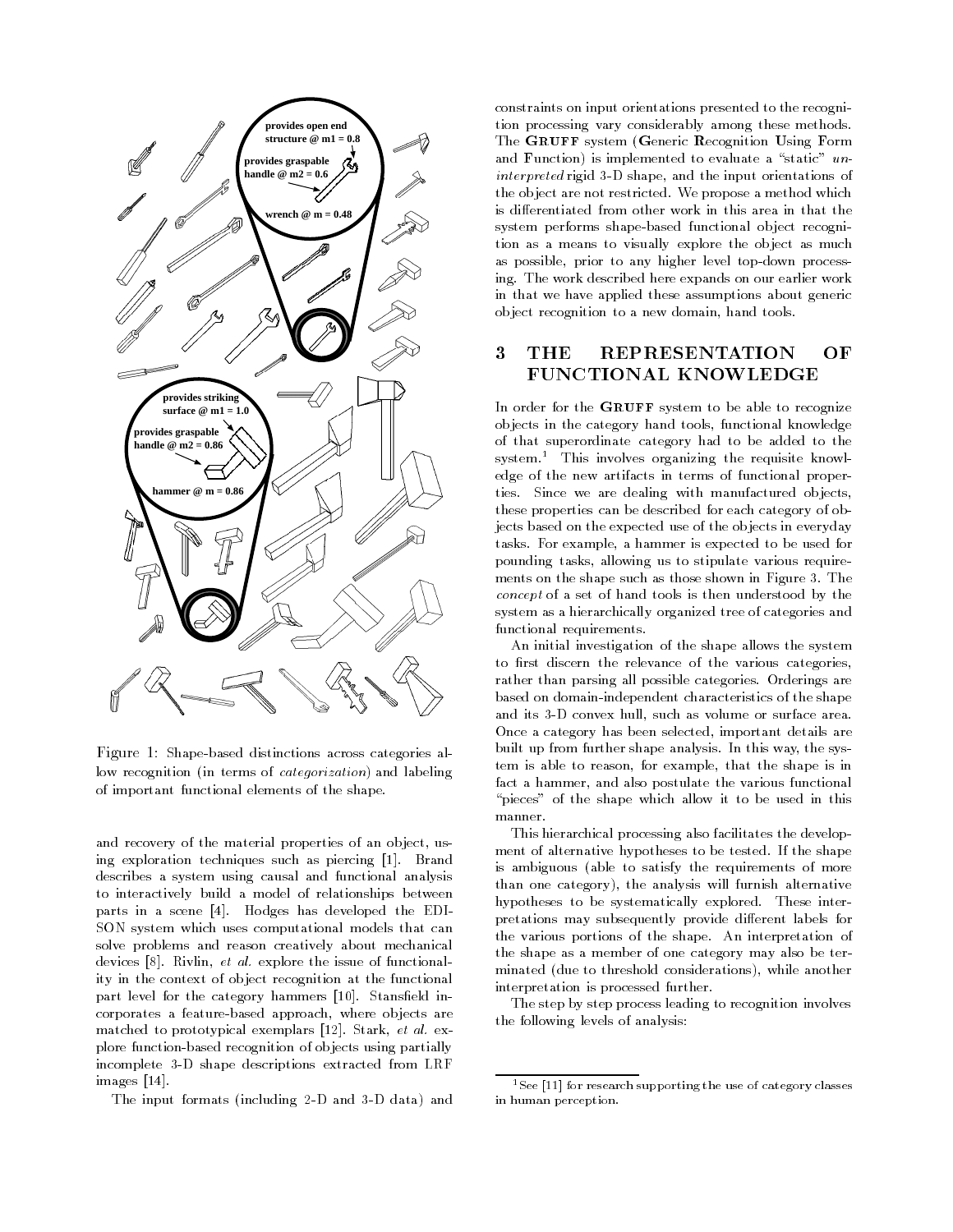- Evaluations of the shape each evaluation returns a measure of certainty that some constraint on the shape was met
- Integration a series of shape evaluations is necessary to determine the compatibility of the shape with a target functional re quirement or category Rules for com bining the compatibility values are such that the level of membership in a cate gory can be no stronger than the weakest value from any one of the set of required evaluations
- Categorical decisions when faced with a set of alternative interpretations of the shape, categorical decisions are determined by the highest final *association* measure to some category.

### $3.1$ Evaluation: Applying Primitive Functional Operators

In order to use the properties shown in Figure - to recover the properties shown in Figure - to recover the properties shown in Figure - to recover the properties shown in Figure - to recover the properties of the propert ognize ob jects the functional requirements must be con verted into calls to appropriate operators. There are six operators (termed knowledge primitives or  $KPs$ ) which can act on the shape to recover relevant information clearance, dimensions, enclosure, proximity, relative orientation and stability. An example of how these might be used with the new artifacts, hand tools, is shown in Figure 2.

It is important to note that these primitives are domain-independent and are not "model-based," in the sense of earlier CAD-based methods for object recognition. For example, there is no mapping to a prototypical representation of a handle, but rather a series of geometrical tests to confirm properties of "handleness." This set cient primitives therefore and there are constant to constant the contract of the contract of the contract of  $\mathcal{C}$ requirements of shapes in additional categories (i.e. furniture, dishes and articulated hand tools).

# $3.2$ Integration: Combining Func-

The output of each primitive invocation is a measure in dicating the suitability of some portion of the structure These measurements are then combined to predict what categorical label is most appropriate. The final association measure for the shape is accumulated in a manner such that if a required shape analysis returns an evalua tion measure lower than the current association measure it lowers the overall evidence for that (sub)category. Representative instances of three families of aggregation cal culi [2] were evaluated and compared for performance on a set of example shapes for the object category "chair" in the original GRUFF system  $|z_2|$ . The operation which provided the best performance at this category level is the T-norm or conjunctive operation:



 $\Gamma$  igure  $\vartriangle$ . A series of knowledge primitives (KFs) are invoked to operate on selected portions of the shape to determine if requirements are met

$$
T(a, b) = a * b
$$

(for arbitrary evaluation measures  $a$  and  $b$ ). However, when the subcategory being investigated is a refinement of its parent subcategory (in the way that a claw hammer is a refinement of a regular hammer), the evidence gathered at the parent subcategory node is used in a way which raises the association measure calculated at the present subcategory node by some factor associated to the ev idence gathered at the parent node, using a T-conorm operation

$$
S(a, b) = a + b - a * b
$$

An example of these calculations is provided in Figure s. In summary, with the nice two stages, will will have analyzed an object in all possible orientations for each of the functional requirements of each category and subcategory in the hand tools tree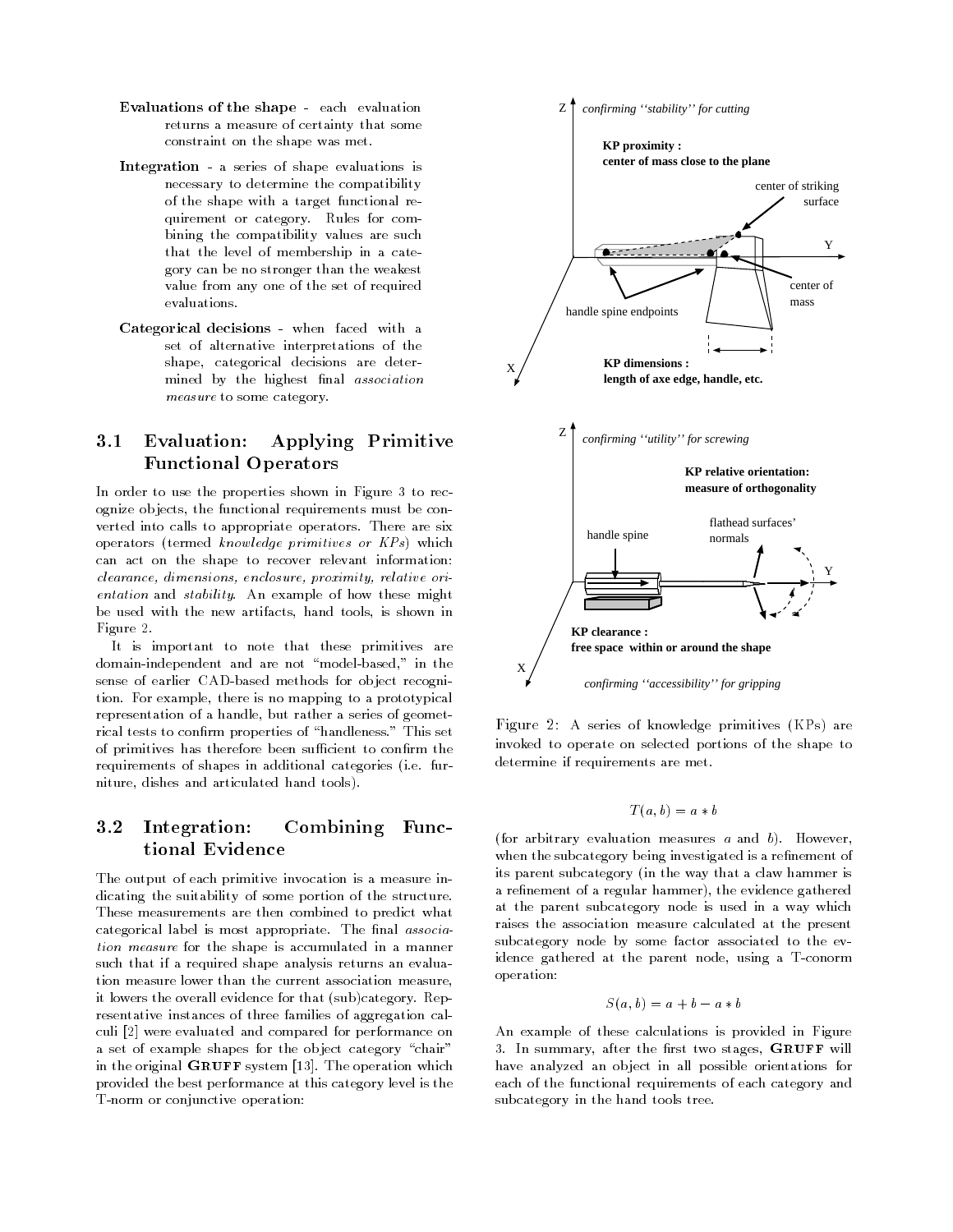

Figure This gure shows a representative subset of the nodes within the category definition tree which organizes GRUFF's knowledge of artifacts. Aggregation calculi are used to combine the evaluation measures of a series of individual primitive calls into a meaningful association measure representing the usefulness of the shape for a specific category.

#### Decision: Categorizing the Shape  $\rm 3.3$

GRUFF performs shape-based analysis and outputs two sources of information. The first is an association measure indicating the category with compatible functional requirements. With this measure, the system also supplies a list of functional elements and evaluation measures These are specific portions of the object shape which have explicit functional uses consistent with the target cate gory

A total of 50 objects (displayed in Figures 1 and 4) were analyzed by the system for the categories screwdriver wrench, and hammer.<sup>2</sup> The resulting association measures ranged from  $0.415$  to  $1.0$  for all the objects above the bottom row in Figure 1. Those examples in the bottom portion of this figure were determined by the system to be "dysfunctional" hand tools, unable to satisfy all of the requirements of any hand tool (sub)category. Further results are summarized in Figure

Experimental Results for the Superordinate Category Hand Tools

| Total # of Objects                                  | 50 |
|-----------------------------------------------------|----|
| # Intuitively Categorized as Hand Tools             | 42 |
| # Categorized Correctly as Hand Tools by System     | 38 |
| # Intuitively Categorized as Non-Hand Tools         |    |
| # Categorized Correctly as Non-Hand Tools by System |    |
|                                                     |    |

(a) system: screwdriver,  $m = 0.51$ hammer,  $m = 1.0$ 





(b) human: wrench system: not known

(d) human: wrench system: hammer

 $\bf r$  igure  $\bf r$  . All mall association measures above the system threshold of 0.4 are considered valid recognition results. As the examples indicate, (a) GRUFF may find multiple results for a single object, and  $(b)-(d)$  it is entirely possible that the designer of an object and the GRUFF system may disagree on intended functionalities

#### **IMPLEMENTATION DETAILS** 4

The GRUFF system is written in C (executable program approximately 1.6 MB). The shape descriptions (defined in terms of faces and vertices) have average space requirements of about 10 KB per object. Total processing time on a SPARC station IPX is on the order of seconds to minutes depending on the num ber of testable orientations or concavities). The models are available to interested researchers via anony mous ftp to figment.csee.usf.edu under the directory pub/errors\_stuff/Objects. Further information can also be accessed via http://marathon.csee.usf.edu/.

### 5 SCALABILITY, COMPLEXITY **LIMITATIONS**

The system we have presented is directly scalable to cat egories of manufactured objects whose functionality is mostly physical. The corresponding category definition tree grows slowly with the extension into new domains since the additional knowledge is based on functional de scriptions for each new *category of objects*, rather than on defining new object instance models. For example, the GRUFF system executable grew from 1.4 MB to 1.6 MB

 $^{2}$ Object (a) is repeated in both figures.